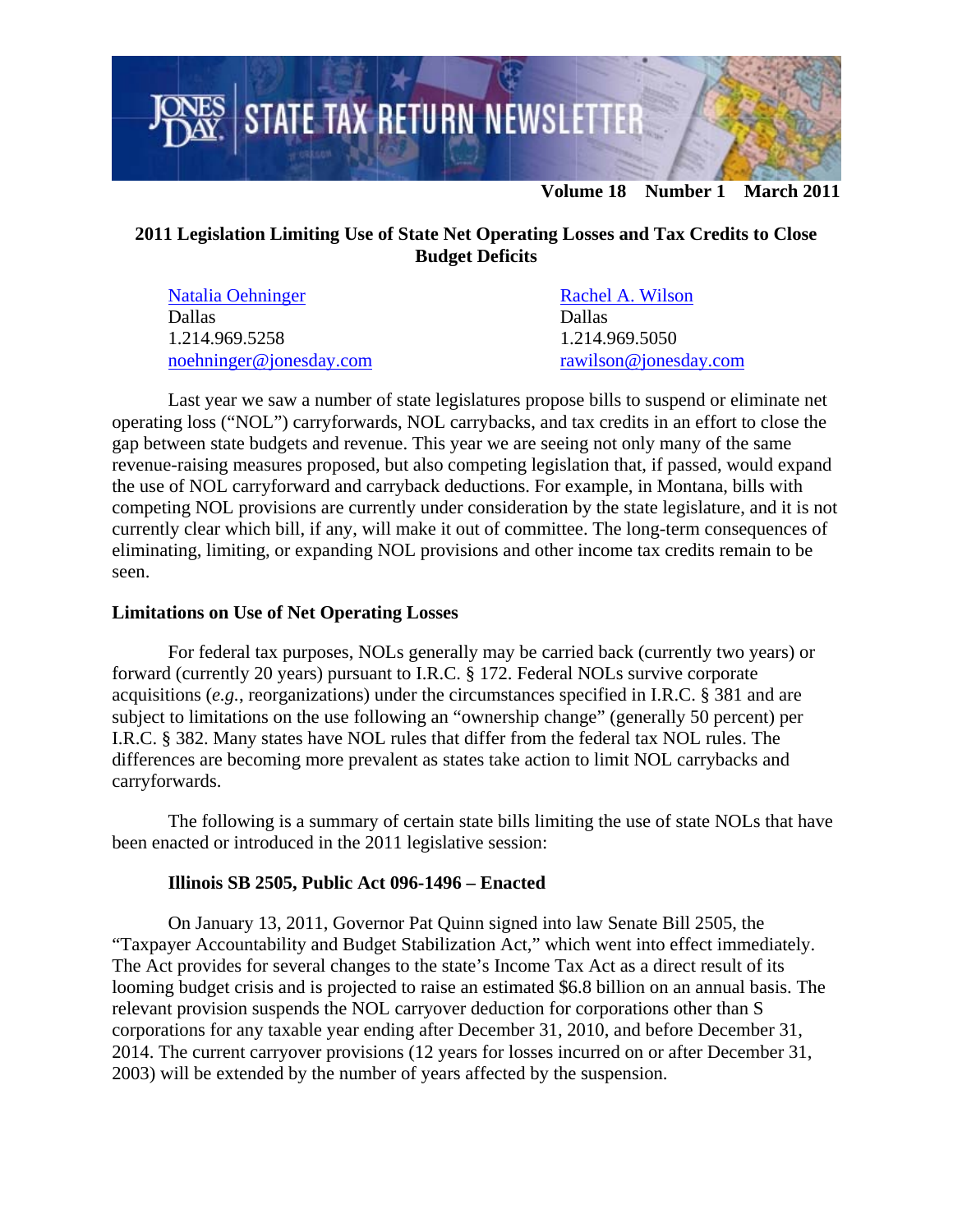### **Hawaii SB 1532 – Senate Ways & Means Committee**

If passed, this bill would repeal the NOL deduction from state income tax in addition to repealing many other income tax exemptions, such as: (i) the exclusion for income not subject to taxation by the state under the Constitution and laws of the United States; (ii) the deduction of dividends received by any corporation upon the shares of stock of a national banking association, qualifying dividends received by members of an affiliated group, or dividends received by a small business investment company; and (iii) the exemption for royalties derived from patents, copyrights, or trade secrets received by an individual or a qualified high-technology business. The bill would also repeal many income (and general excise) tax credits, as discussed below.

### **Indiana SB 545 – Reading in Senate Committee on Tax and Fiscal Policy**

Indiana SB 545, currently reading in the Senate Committee on Tax and Fiscal Policy, states, "A taxpayer is not entitled to carryback any net operating losses after December 31, 2011." If passed, this bill would eliminate the carryback of NOLs under the state income tax law. A provision identical to SB 545 eliminating NOL carrybacks is included in SB 589.

### **Montana SB 70 – Tabled in House Committee**

If passed, Montana SB 70 would eliminate NOL carryback provisions for losses sustained after December 31, 2010. Existing law allows deductions for NOLs incurred in years beginning on or after January 1, 2011, to be carried back three years.

### **Colorado Reg. 39-22-504(2) – Recent Amendment to Regulation**

The Colorado Department of Revenue has amended a corporate income tax regulation related to NOLs. The regulation states that for tax years beginning on or after January 1, 2011, but before January 1, 2014, the amount of NOLs used by a C corporation cannot exceed \$250,000 in any tax year. If the \$250,000 limitation prevents a corporation from using any part of its NOL carryforward in a tax year, then all NOLs carried forward to such tax year may be carried forward one additional year for each tax year the restriction applies. Any portion of an NOL carryforward that cannot be used solely because of the \$250,000 limitation shall be increased by 3.25 percent for that tax year. Also, for any short tax year, the 3.25 percent rate will be prorated by the number of months in the tax year divided by 12. This amendment is effective March 2, 2011.

#### **Expansion of Use of Net Operating Losses**

On the other end of the spectrum lie state bill proposals that would expand the use of NOLs by: (i) removing the cap on NOL deductions in a given tax year, (ii) increasing the amount of NOL generated in a tax year that may be carried forward, or (iii) increasing the number of years of a carryback or carryforward period. The following is a summary of state bills expanding the use of state NOLs that have been introduced in the 2011 legislative session: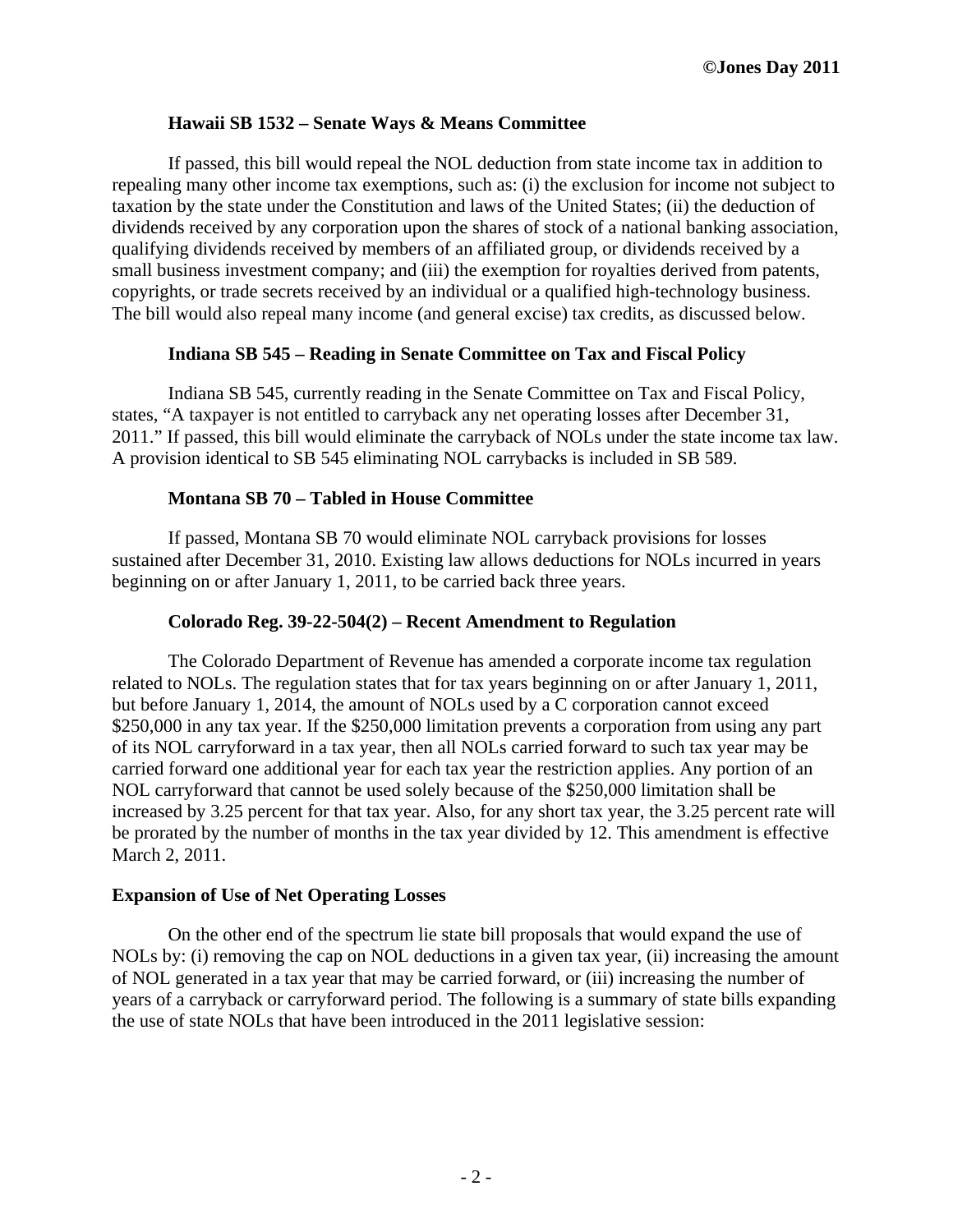### **Arizona SB 1199 – Reading in Senate**

If passed, this bill would amend the calculation of NOLs by extending the NOL carryforward period from five to 20 succeeding taxable years, beginning December 31, 2010. This amendment would revise the Arizona tax law by conforming it to the federal carryforward provision.

#### **Colorado SB 11-073 – Senate Committee on State, Veterans & Military Affairs**

Colorado SB 11-073 would repeal a \$250,000 cap on the amount of NOLs that a corporation may subtract from federal taxable income when calculating Colorado taxable income. The cap is currently in effect for income tax years commencing prior to January 1, 2014. The bill does not seem to have any traction at this point, having been "postponed indefinitely" in committee.

### **Maine HP 123 – House Committee on Taxation**

Current Maine law puts a three-year moratorium on the carrying forward of NOLs for 2009, 2010, and 2011, requiring that the NOLs subtracted for federal tax purposes be added back in for Maine income tax purposes for those years. The bill, if passed, would eliminate the requirement that NOLs be added back into Maine income tax for years beginning in 2011.

### **Montana HB 598 – House Committee on Taxation**

If passed, Montana HB 598 would conform Montana law to the I.R.C. rule on NOLs. Current law provides a three-year carryback period and a seven-year carryover period for NOLs. Further, in the case of a merger or consolidation of corporations, an NOL deduction would be granted to the acquiring or parent corporation for its NOLs sustained prior to the merger or consolidation.

## **Nebraska LB 483 – Revenue Committee**

If passed, Nebraska LB 483 would allow an NOL carryover deduction for each of the 10 taxable years succeeding the year of the loss for NOLs incurred in taxable years beginning on or after January 1, 2010. The carryover period under current Nebraska law is five taxable years succeeding the year of the loss.

#### **New Hampshire SB 126 – Senate Ways & Means Committee**

New Hampshire SB 126, and its companion bill HB 242, would increase the amount of NOL generated in a tax year that may be carried forward from \$1 million to \$10 million for purposes of the business profits tax, beginning July 1, 2011. The Department of Revenue Administration predicts that this bill will decrease state revenue by an indeterminable amount in fiscal year 2012 and each year thereafter.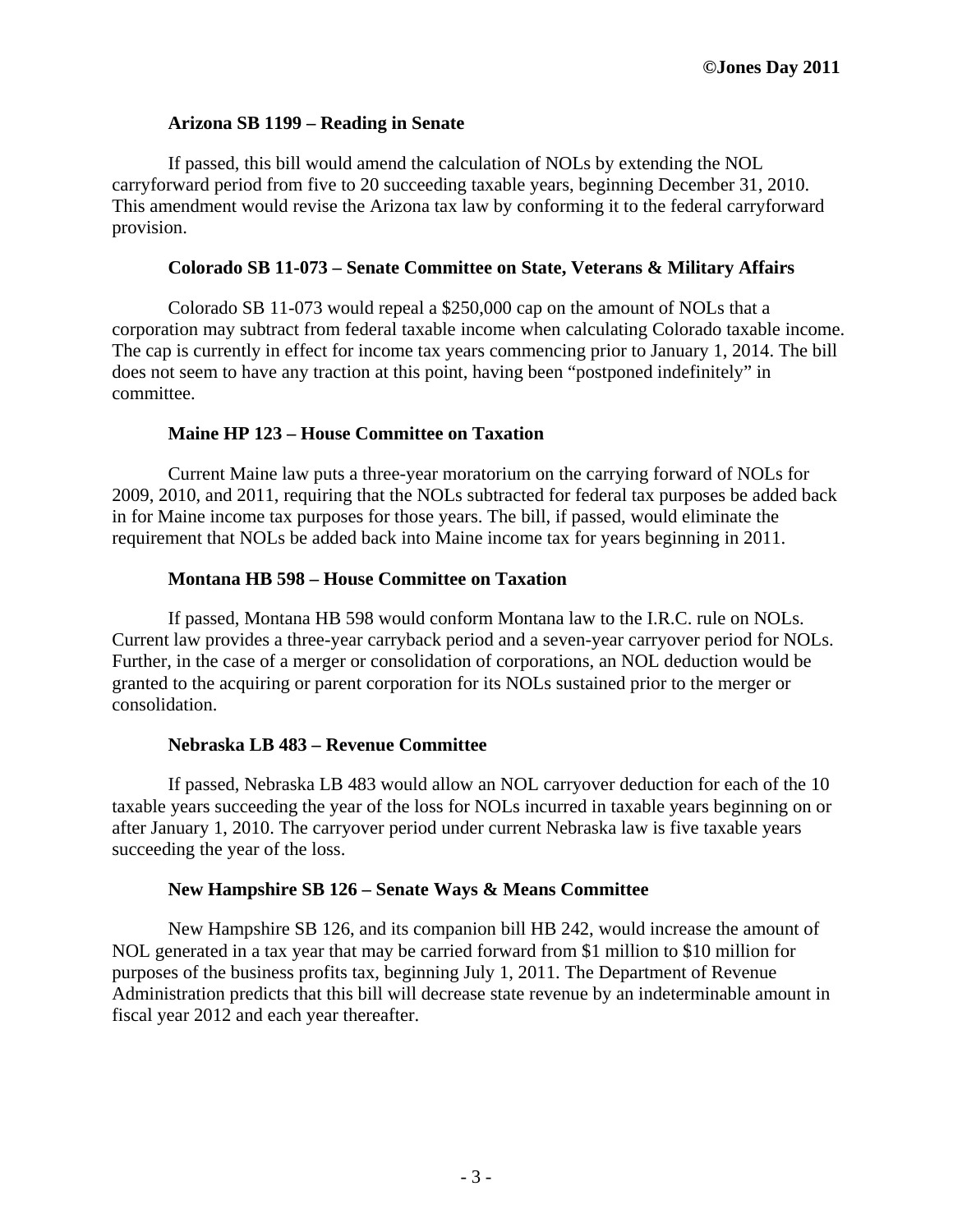### **Elimination or Limitation of Tax Credits**

The following are summaries of some of the proposed legislation seeking to eliminate or limit tax credits.

#### **Arizona HB 2597 – House Second Reading**

If passed, this bill would repeal Title 43, Chapter 11, Article 6 of the Arizona Revised Statutes, which lists all of the state's corporate income tax credits. The bill would become effective for tax years beginning in 2012.

### **Hawaii SB 1532 – Senate Ways & Means Committee**

If passed, this bill would repeal many income (and general excise) tax credits, including income tax credits for renewable energy, high-technology investment and infrastructure, motion pictures, low-income housing, and agriculture. As discussed above in the NOL limitation section, the bill would also repeal many exclusions and deductions from income. The sheer scope of the bill makes its passage seem unlikely, but if the bill does pass, expect an uproar.

#### **Idaho SB 1039 – Reading in Senate**

Idaho SB 1039 provides an automatic expiration date for all income tax "deductions and credits," unless extended by statute. If the bill is passed, a new Idaho Code § 63-3089 would provide that

> [n]otwithstanding any other provision of law to the contrary, all deductions and credits to the taxes imposed by this chapter shall automatically expire on January 1, 2013, unless a specific section is extended by statute. Extended sections in this chapter granting a deduction or credit to the tax imposed by this chapter shall expire five (5) years from the date of being extended by statute unless further extended by statute for a period of not more than five (5) years after its effective date, unless extended by statute. Any new deduction or credit enacted after July 1, 2011, shall expire five (5) years after its effective date, unless extended by statute.

While not discussed above, this bill could presumably impact the NOL deduction if the NOL provisions were not specifically extended.

#### **Maryland HB 918 – House Ways & Means Committee**

Maryland HB 918, if passed, would repeal certain tax credits that are currently allowed against public-service franchise tax and state income tax for purchase of coal mined in Maryland. Current law allows a public-service company to claim a credit against the public-servicecompany franchise tax in the amount of \$3 for each ton of Maryland-mined coal that the publicservice company purchased in the calendar year.